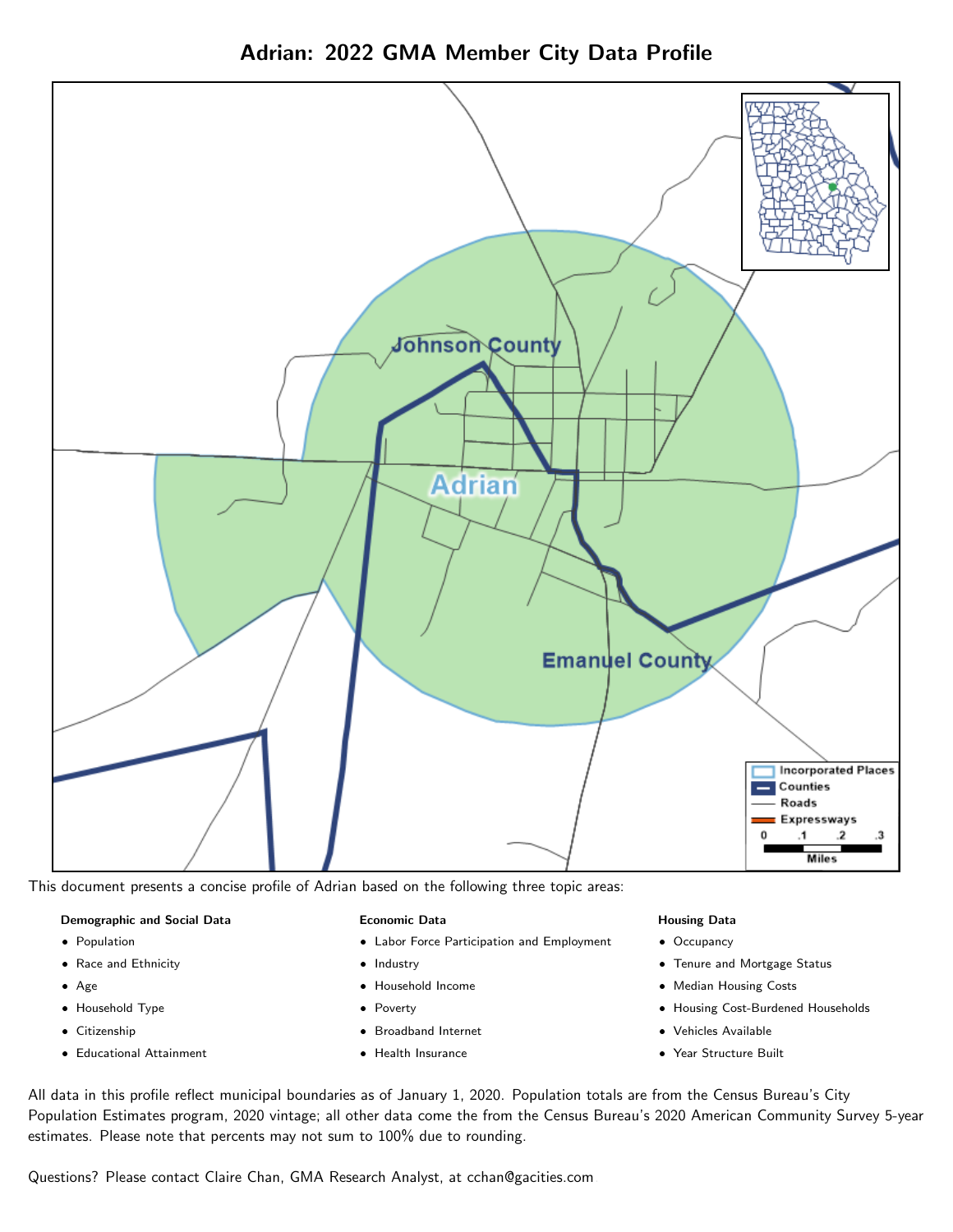# Adrian: Demographic and Social





Source: American Community Survey, 2020 5-year estimates, table B01001 Source: American Community Survey, 2020 5-year estimates, table B11001

# **Citizenship**

| Native Born<br>100% |  |
|---------------------|--|

Race and Ethnicity



Source: U.S. Census Bureau, City Population Estimates, 2020 vintage Source: American Community Survey, 2020 5-year estimates, table B03002

# Household Type



## Educational Attainment



Source: American Community Survey, 2020 5-year estimates, table B05002 Source: American Community Survey, 2020 5-year estimates, table B15002

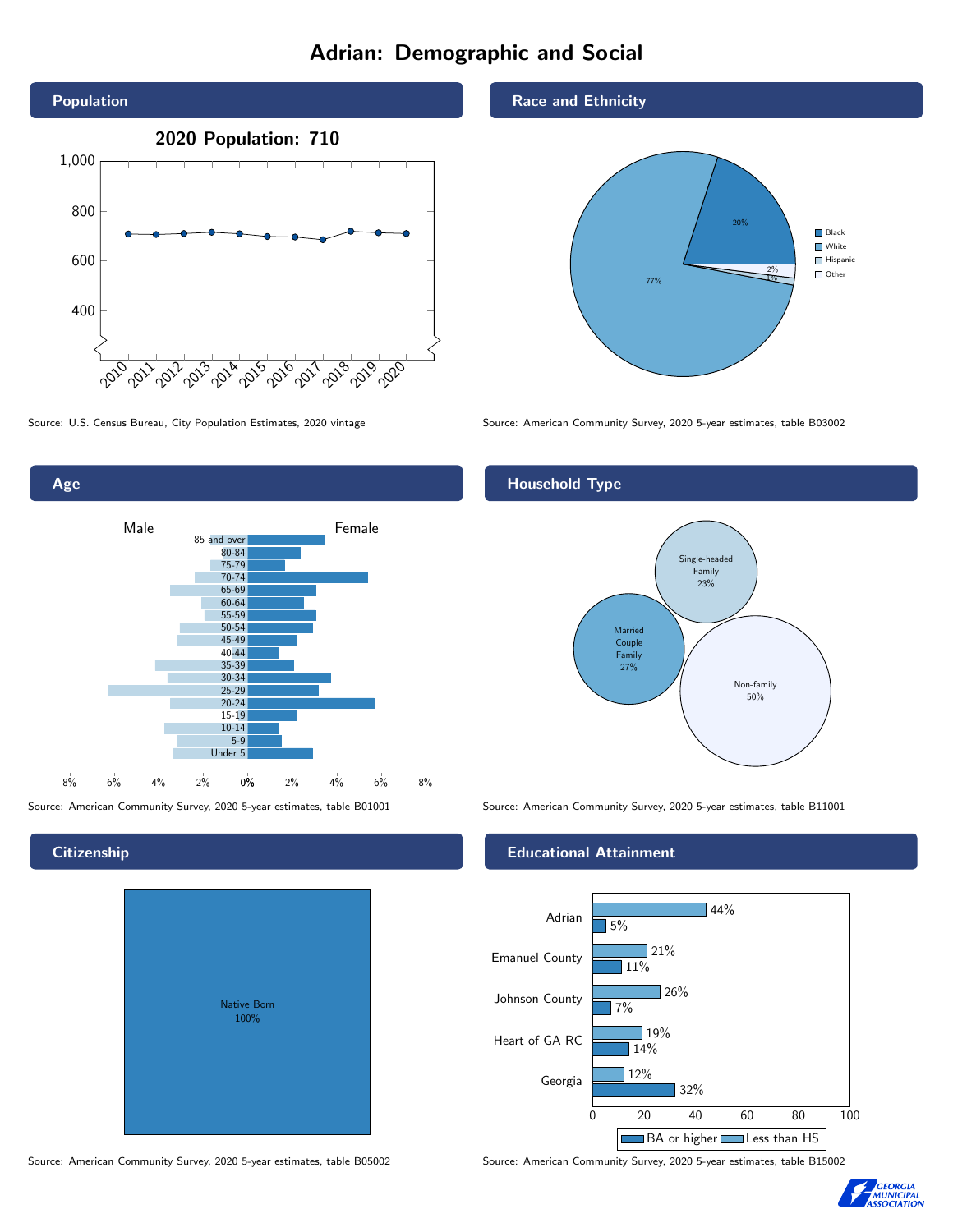# Adrian: Economic



Source: American Community Survey, 2020 5-year estimates, table B23001 Note: Unemployment rate is based upon the civilian labor force.

# Industry

| Agriculture, forestry, fishing and hunting, and mining      | $4\%$ |
|-------------------------------------------------------------|-------|
| Construction                                                | 10%   |
| Manufacturing                                               | 11%   |
| <b>Wholesale Trade</b>                                      | $0\%$ |
| Retail Trade                                                | 12%   |
| Transportation and warehousing, and utilities               |       |
| Information                                                 | $0\%$ |
| Finance and insurance, real estate, rental, leasing         |       |
| Professional, scientific, mgt, administrative, waste mgt    |       |
| Educational services, and health care and social assistance |       |
| Arts, entertainment, recreation, accommodation, food        |       |
| service                                                     |       |
| Other services, except public administration                |       |
| Public administration                                       |       |

Source: American Community Survey, 2020 5-year estimates, table C24030



Source: American Community Survey, 2020 5-year estimates, tables B19013 and B19025 Source: American Community Survey, 2020 5-year estimates, table B17010



Poverty



#### Health Insurance



Source: American Community Survey, 2020 5-year estimates, table B28002 Source: American Community Survey, 2020 5-year estimates, table B18135